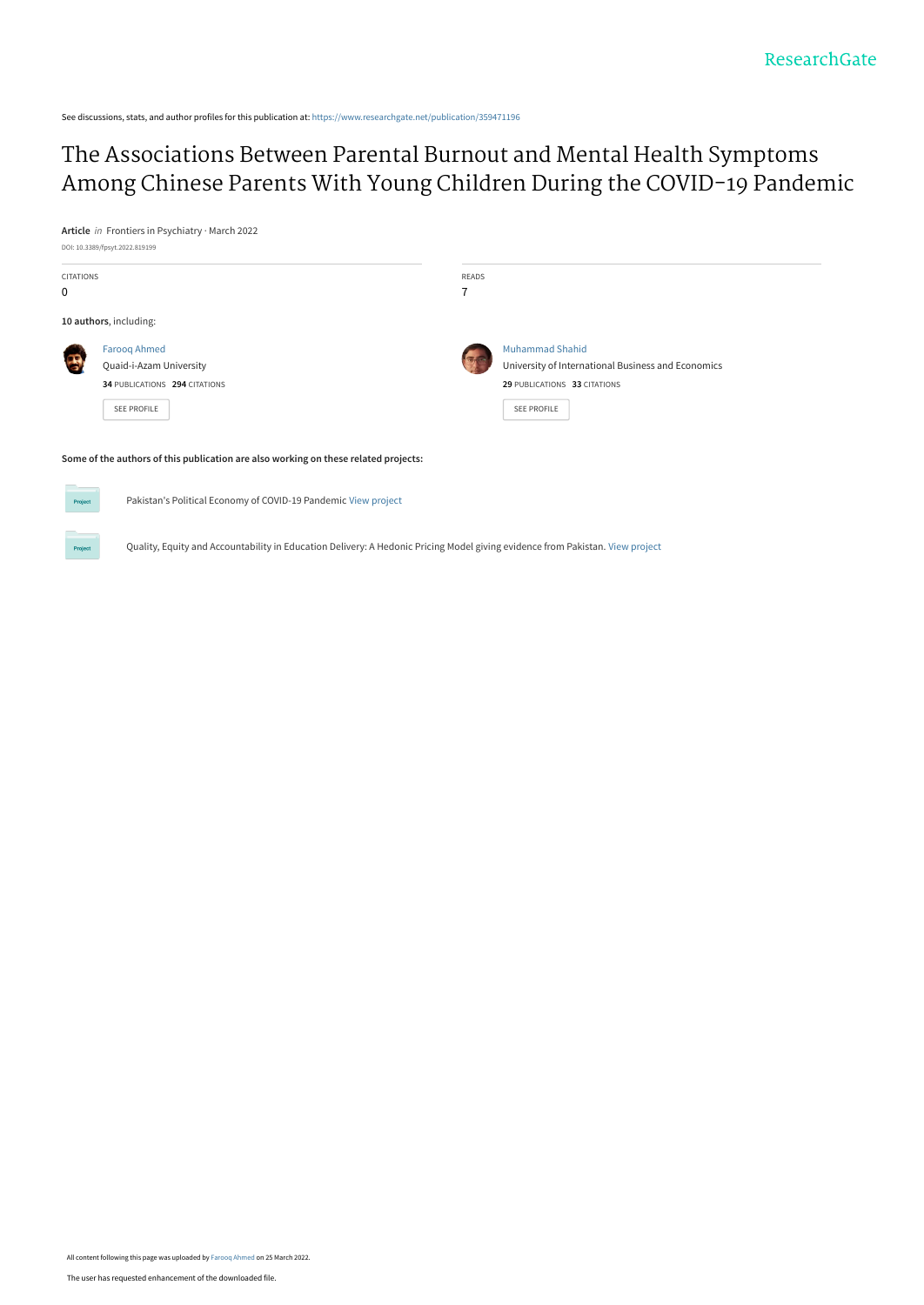



# [The Associations Between Parental](https://www.frontiersin.org/articles/10.3389/fpsyt.2022.819199/full) Burnout and Mental Health Symptoms Among Chinese Parents With Young Children During the COVID-19 Pandemic

#### **OPEN ACCESS**

#### Edited by:

*Xenia Gonda, Semmelweis University, Hungary*

#### Reviewed by:

*Muhammed Elhadi, University of Tripoli, Libya Serena Di Giandomenico, University of Urbino Carlo Bo, Italy Michele Giannotti, University of Trento, Italy*

#### \*Correspondence:

*Jing Guo [jing624218@163.com](mailto:jing624218@163.com) Xing Lin Feng [fxl@bjmu.edu.cn](mailto:fxl@bjmu.edu.cn)*

*†These authors have contributed equally to this work and share first authorship*

#### Specialty section:

*This article was submitted to Public Mental Health, a section of the journal Frontiers in Psychiatry*

Received: *21 November 2021* Accepted: *15 February 2022* Published: *22 March 2022*

#### Citation:

*Chen M, Bai Y, Fu M, Huang N, Ahmed F, Shahid M, Wang X, Liu C, Feng XL and Guo J (2022) The Associations Between Parental Burnout and Mental Health Symptoms Among Chinese Parents With Young Children During the COVID-19 Pandemic. Front. Psychiatry 13:819199. doi: [10.3389/fpsyt.2022.819199](https://doi.org/10.3389/fpsyt.2022.819199)* Minglong Chen<sup>1†</sup>, Yashuang Bai<sup>1†</sup>, Mingqi Fu<sup>2</sup>, Ning Huang<sup>1</sup>, Farooq Ahmed<sup>3</sup>, Muhammad Shahid $^4$ , Xiaohua Wang $^5$ , Chengbin Liu $^6$ , Xing Lin Feng $^{\rm 1*}$  and Jing Guo $^{\rm 1*}$ 

*<sup>1</sup> Department of Health Policy and Management, School of Public Health, Peking University, Beijing, China, <sup>2</sup> Center for Social Security Studies, Wuhan University, Wuhan, China, <sup>3</sup> Department of Anthropology, Quaid-I-Azam University Islamabad, Islamabad, Pakistan, <sup>4</sup> School of Insurance and Economics, University of International Business and Economics, Beijing, China, <sup>5</sup> School of Social Development and Public Policy, Beijing Normal University, Beijing, China, <sup>6</sup> School of Sociology, Huazhong University of Science and Technology, Wuhan, China*

The Coronavirus Disease 2019 (COVID-19) pandemic has caused numerous unexpected changes for families and societies, which have likely contributed to higher amounts of stress for most parents. This study aimed to examine the relationship between burnout and mental health among parents during the COVID-19. Pandemic exposure and household factors (e.g., family structure, family function) were examined as moderators. An online cross-sectional survey recruiting 1,209 adults was conducted from April 21st to April 28th, 2020 during the COVID-19 lockdown in China. The multivariable linear regression analysis was employed to test the association between burnout, household factors, and mental health among parents. Findings suggested that for parents with a young child, poorer mental health was related to a higher level of burnout (β = 0.220, *P* < 0.001) and greater exposure to the pandemic. Mothers of a single and/or young child had considerably poorer mental health. Moreover, the relationship between mental health and burnout among parents was significantly moderated by epidemic exposure (β = 2.561, *P* < 0.001), family structure (number of children: β = −1.257, *P* < 0.001; first child age:  $β = -1.116$ ,  $P < 0.001$ ) and family function ( $β = -0.574$ ,  $P < 0.05$ ). This study indicated that burnout symptoms were significantly associated with worse mental health among parents in China. Besides, exposure to the pandemic, family structure, and family function was found to moderate the association between burnout and mental health among parents. Therefore, the present study stressed enhanced access to mental health resources and emotional supports for parents during a public crisis to reduce the deleterious effects of burnout.

Keywords: parental burnout, mental health symptoms, family structure, family function, Chinese parents, COVID-19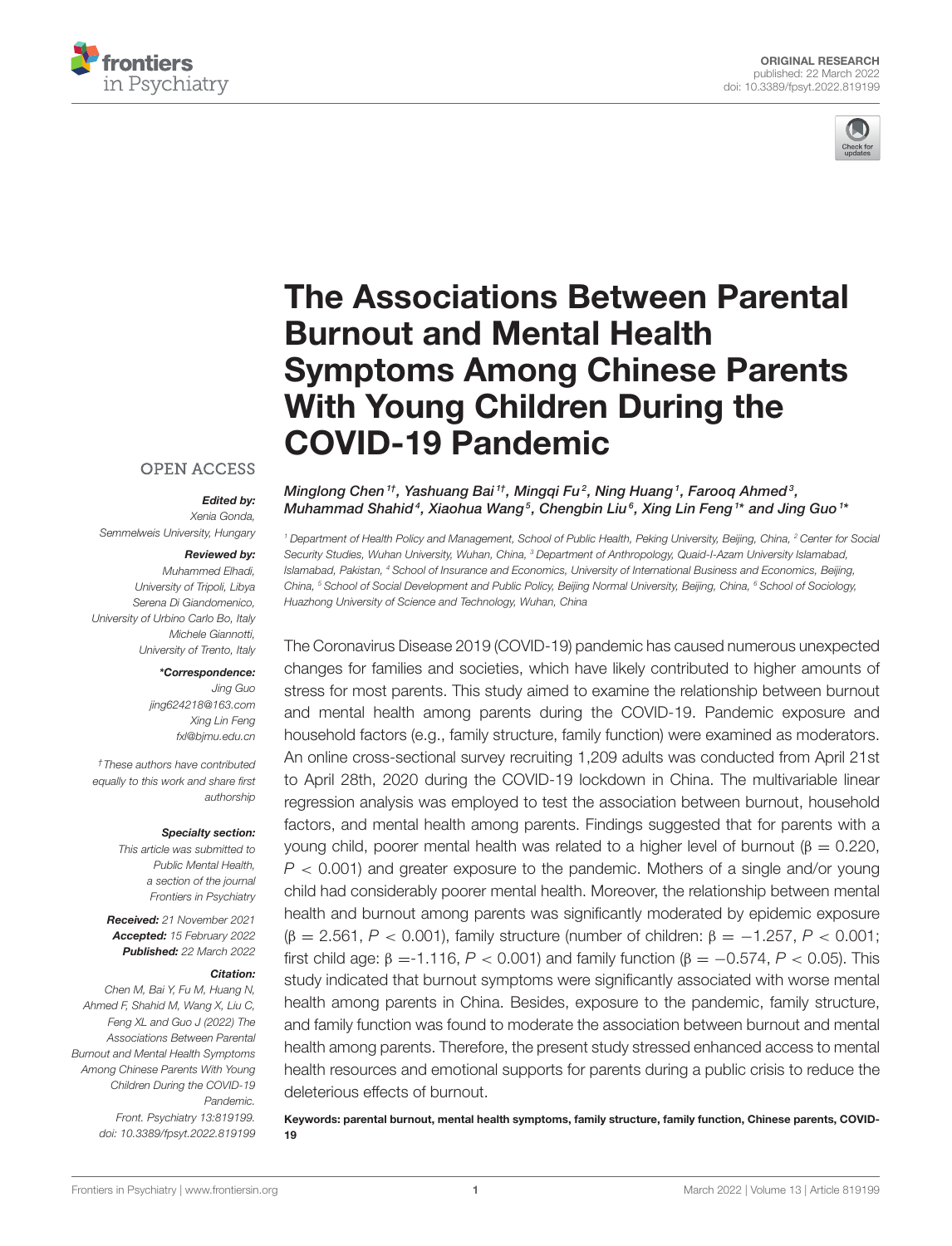### INTRODUCTION

The coronavirus disease 2019 (COVID-19) outbreak spread rapidly throughout the country and quickly attracted global attention [\(1\)](#page-7-0). To contain the infection spread, the Chinese government has issued nationwide emergency policies, with strict quarantine measures, including shutting down schools and non-essential businesses, and home quarantine. Those strict containment measures, severe economic loss, and great concerns regarding the virus infection all disrupted families' daily routines and stimulated overwhelmed pressures among families and society. A nationwide survey of psychological distress among Chinese people in the COVID-19 epidemic found that almost 35% of the respondents experienced psychological distress [\(2\)](#page-7-1). In particular, during a prevalent pandemic lockdown, parents may experience extra pressures from family unemployment, income deduction, or the inability to work from home [\(3\)](#page-7-2), as well as from home-schooling and parental communications [\(4\)](#page-7-3).

Pressures from work and family are associated with an increased risk of parental burnout and push parents to be more vulnerable to mental health disorders during the pandemic [\(5\)](#page-7-4). It should be noted that parental burnout differs from daily parenting stress because it is a prolonged response to chronic and overwhelming parental stress, with high risks and limited resources, and possibly followed by parental neglect and violent behaviors [\(5,](#page-7-4) [6\)](#page-7-5). Existing studies pointed out that chronic stresses would deplete individuals' resources and lead to burnout symptoms if they last too long [\(7\)](#page-7-6). Though gained little attention until recent years [\(8,](#page-7-7) [9\)](#page-7-8), burnout was found to have significant impacts on mental wellbeing among parents [\(10,](#page-7-9) [11\)](#page-7-10). An existing study has revealed that burnout was associated with higher levels of depressive symptoms, sleep disorders, as well as addictive behaviors among parents [\(12\)](#page-8-0). In particular, unemployment, low levels of social support, and financial insecurity during the COVID-19 pandemic were found to place parents at a greater risk of burnout [\(13\)](#page-8-1). For example, results from a survey conducted in Italy showed that the prevalence of parenting-related exhaustion (the main symptom of parental burnout) during the COVID-19 lockdown was as high as 17%, and greater parentingrelated exhaustion was predicted by lower parental resilience, motherhood, having a child with special needs, and having younger children [\(14\)](#page-8-2). Quasi-longitudinal research also revealed a higher parental burnout level during the pandemic lockdown than before including emotional distancing, exhaustion, and contrast [\(15\)](#page-8-3). However, little was known about the relationship between burnout and mental health among Chinese parents during the COVID-19 pandemic. Moreover, these associations might vary between genders. According to the gender role theory [\(16\)](#page-8-4), mother's mental health is more vulnerable to parenting issues than that of fathers, as they took more responsibilities in taking care of children. Simultaneously, mothers spent more time on primary childcare than fathers, and this gender inequality in the distribution of parental responsibilities and associated strains were linked to greater distress among mothers than fathers [\(17,](#page-8-5) [18\)](#page-8-6). Indeed, mothers are more likely to regard the caregiving role as part of their social identity than fathers do and tend to ignore their own needs to meet society's expectations, therefore, are at an increased risk of becoming overwhelmed [\(19\)](#page-8-7). As showed in recent research on the psychological wellbeing of parents, mothers had higher parental burnout and lower psychological wellbeing than the fathers during the prevalence of COVID-19 in Iran [\(20\)](#page-8-8). Thus, burnout among mothers is likely to associate with higher mental health risks as compared to male caregivers.

Besides exploring the relationship between burnout and mental health among parents, this study further hypothesizes that several factors may work as moderators in this relationship. This first goes to the COVID-19 exposure. As noted by a cumulative risk model [\(21\)](#page-8-9), the impact of burnout on mental health may be larger while the individuals are exposed to greater threats like the perceived impact of the pandemic. Meanwhile, the second one goes to family structure and functional factors [\(22\)](#page-8-10). Regarding family structure, parents with more than two kids undoubtedly have to pay more time and energy to meet the extra parenting demands. A recent study in China indicated that mothers from two-kids families had higher parenting stress than their onechild counterparts [\(23\)](#page-8-11), while Krieg [\(24\)](#page-8-12) found that mothers in both one-child and two-child families reported equivalent levels of stress. Besides, age interval between siblings also accounts. One previous study proposed that mothers experienced greater stress during their kids' early childhood and their parenting stress would decrease as the kids became older [\(25\)](#page-8-13). In addition, recent research found an increasing level of emotional symptoms such as frustration and sadness among mothers with pre-school children (from 2 to 5 years) during the pandemic [\(26\)](#page-8-14). Another study conducted among Italian parents showed that parents of younger children experienced a higher level of parental stress as these children require continuative supervision and greater parental involvement [\(27\)](#page-8-15). Thus, extra pressures in parenting more and younger kids may underdress parent's vulnerability in coping with burnout symptoms, and put them at higher risks of mental health disorders. Thirdly, the family functional factor might be a third moderator in the relationship between parental burnout and mental health. Impaired family functioning could contribute to decreased resources for the parental job [\(11\)](#page-7-10), making parents more vulnerable to the consequence of burnout which occurs when resources are limited [\(6\)](#page-7-5), thus leading to deteriorating mental health.

To date, emerging studies have investigated the effects of the COVID-19 crisis on parenting stress and the mental health of parents in China [\(28,](#page-8-16) [29\)](#page-8-17). However, to our knowledge, no investigation has explored parental burnout, which differs from daily parental stress, and its relationship with psychological wellbeing among Chinese parents under this special background. In the present study, we administered a web-based survey of Chinese parents promptly to examine the relationship between burnout and parent mental health during the COVID-19 outbreak. Furthermore, prior research on burnout among parents have mainly focused on the risk factors analysis [\(10\)](#page-7-9). For example, parents are at increased risk of burnout when they have prior psychiatric disorders, have lower emotional capabilities [\(30\)](#page-8-18), have part-time work or off-work [\(10,](#page-7-9) [30\)](#page-8-18), and lack social support [\(11\)](#page-7-10). One existing study explored the consequence of burnout and found higher levels of escape, suicidal ideation, and other negative psychopathologies among parents with substantial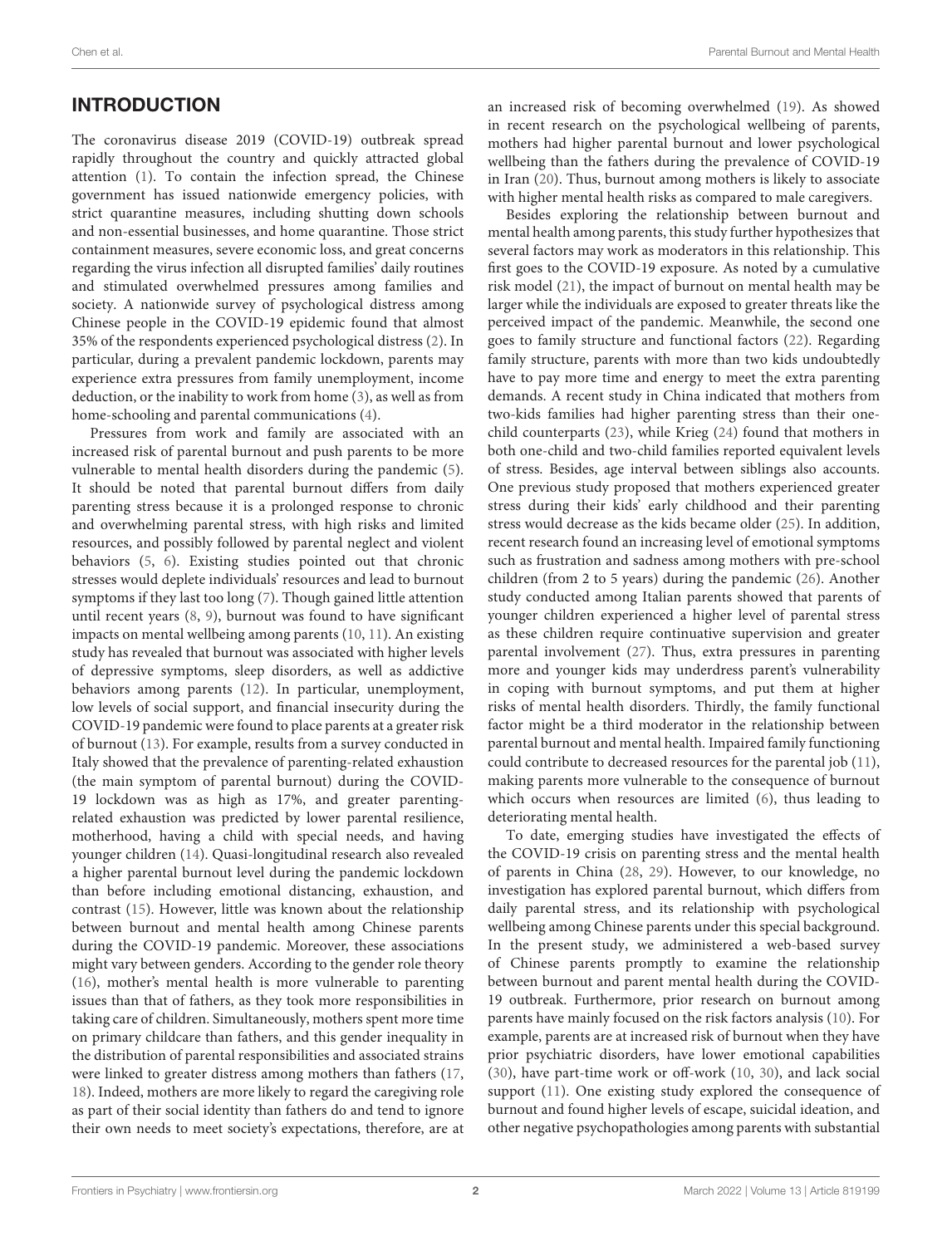burnout [\(5\)](#page-7-4). This study tries to extend the post-burnout studies into traumatic context, and give a new perspective to evaluate the mental health burden of the COVID-19 pandemic on families and society.

#### Aims and Hypothesis

The main objective of this study is to examine the relationship between burnout and mental health among parents in China. Then, we aim to explore the differences of this association between different genders. Finally, we want to further test if this association is moderated by pandemic exposure, family structure, and functional factor. On basis of the above-mentioned literature, three hypotheses were proposed. The first hypothesis is that parents with a higher level of burnout might be at greater mental health symptoms than their lower-leveled counterparts. The second hypothesis suggests that burnout among mothers is likely to associate with higher mental health risks, compared to fathers. Lastly, we assume that parents with higher traumatic exposure, having more and younger kids, and living with unhealthy family functions have higher levels of mental health disorders once they experienced levels of burnout.

### METHODS

#### Study Design and Participants

Data in this study were drawn from an online survey in April 2020, in China. During this time frame, governmental pandemic measures included: working remotely, keeping social distance, and closing schools and daycare centers. The questionnaires were distributed and retrieved through a web-based platform [\(https://](https://www.wjx.cn/app/survey.aspx) [www.wjx.cn/app/survey.aspx\)](https://www.wjx.cn/app/survey.aspx). A two-stage cluster sampling method was used to choose participants. In the first stage, three primary schools in Henan, Hubei, and Guangdong were selected. These schools were selected from the ordinary schools instead of special education schools, with the parents of children with special needs (e.g., developmental disabilities or physical illnesses) excluded. In the second stage, all students and their parents in selected schools contributed to a survey pool of this study. Headteachers helped to process the survey. Only parents with kid(s) aged 0 to 10 years were included in this study since they would experience a higher level of parenting stress due to the more parental assistance younger children often require. Participants were excluded if (1) they were unwilling to give informed consent; (2) The time to complete the questionnaire was <5 min; (3) We added quality control questions into the questionnaire. We excluded the questionnaires with obvious logical errors. According to a previous study, the incidence of various mental health problems among Chinese citizens during the epidemic was 20∼35% [\(1\)](#page-7-0). A sample size of 400 participants was required to achieve sufficient power to detect moderately sized associations (power = 0.80, r = 0.20,  $\alpha$  = 0.05). The online survey required respondents to answer every question, so there was no missing data in our study. The final study sample consists of 1,286 participants. Participants received a small gift (e.g., 1–3 RMB) as a token of appreciation at the end of the session.

All participants joined the study voluntarily and gave written consent after being informed about the aim of the survey. This study was approved by the Ethics Committee of Peking University Medical Center and conducted in accordance with the ethical standards laid down in the 1964 Declaration of Helsinki and its later amendments.

## MEASURES

### Dependent Variables

Mental health was accessed by the Brief Symptom Inventory 18 (BSI-18, omitting suicidality) measuring somatization (6 items), depression (5 items), and anxiety (6 items), and a subset of 10 questions of the posttraumatic stress disorder (PTSD) checklist for DSM-5. All the questions were rated as " $1 =$  never," "2  $=$  occasionally," "3  $=$  sometimes," "4  $=$  often," "5  $=$  Very often." Since the four dimensions of mental health symptoms were highly correlated (ranging from 0.776 to 0.961), the total score of this scale was computed by averaging all 27 item scores. The higher the score, the poorer the mental health was. Confirmatory factor analysis supported this decision by indicating that one general psychopathology factor explained the correlational structure of the four latent psychopathology factors  $(RMSEA = 0.06; CFI = 0.974; SRMR = 0.043)$ . The Cronbach's alpha of the scale in this study was 0.96.

### Independent Variables

Burnout among parents is assessed by the Parental Burnout Assessment [\(31\)](#page-8-19). This scale includes 23 items in four dimensions (exhaustion, contrast with previous parental self, feelings of being fed up, and emotional distancing). All the items referred to general parenting. Specifically, in the case of multiple children, the questions referred to all their offspring (e.g., "I feel completely run down by my role as a parent," "I don't think I'm the good father/mother that I used to be," and "I can't stand my role as father/mother anymore"). Response options for each question are based on a 7-point Likert scale ranging from "never" to "every day." Items were summed for a total score, with higher scores indicating a higher level of parental burnout. In this study, internal consistency for the total scale was 0.89, and for the four subscales were 0.91, 0.88, 0.84, and 0.63.

Exposure to COVID-19 was assessed with a question to describe if the subjects, family members, neighbors, or friend's exposure to COVID-19 pandemic, with "0" refers to "no," while "1" denotes "yes." Then, a total score was obtained by summing the scores of these items.

The family function was measured by the General Functioning 12-items (GF12) of The McMaster Family Assessment Device (FAD) [\(32\)](#page-8-20), which has been validated as a single index measure to assess family functioning. The GF12 subscale is made up of 12 items, six items that reflect healthy family functioning and the other six items reflecting unhealthy functioning [\(33\)](#page-8-21). Respondents could mark the level to which they agree with the statements with 1 to 4 points: 1 for completely disagree; 2 for disagree; 3 for agree; and 4 for completely agree. We calculated the score with inverse unhealthy item scores and the total score was the sum of these 12 items, with higher scores indicating fewer problems in a family's functioning. The internal consistency for this scale was 0.84.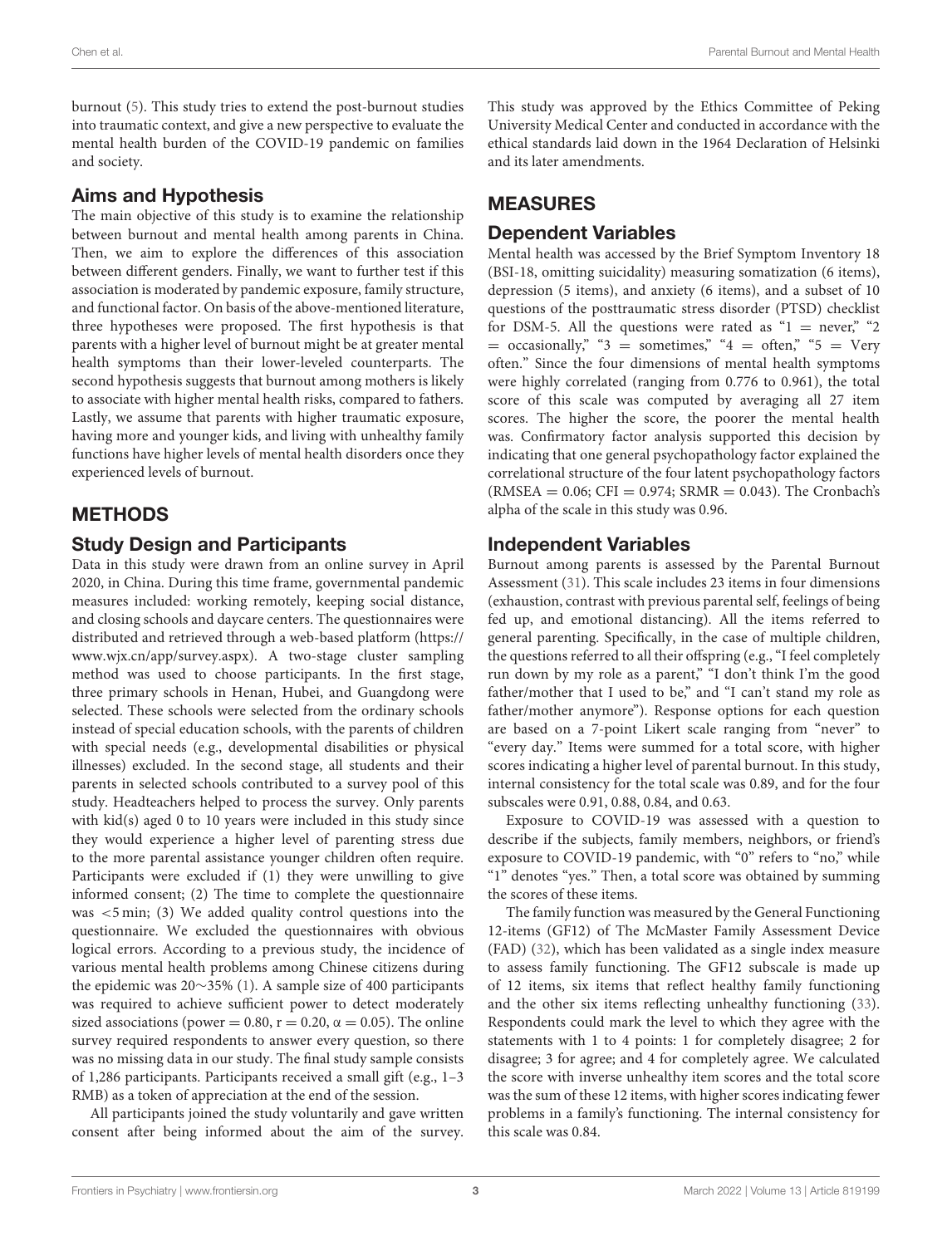### Socio-Demographic and the Family **Structure**

Based on previous related studies [\(34,](#page-8-22) [35\)](#page-8-23), this study took the following demographic and socioeconomic characteristics into consideration: gender (male/female), age, province (Hubei/Henan/Guangdong/Else), occupation (manager/professional staff/individual/else), education level (high school and below/ college/undergraduate/master and above), marital status (married/others), family annual income  $(<100,000\frac{\text{V}}{100,000\sim200,000\frac{\text{V}}{2}}$  > 200,000¥), first child age, number of children (one/two/more than two).

#### Statistical Analysis

Data in this study were analyzed with the SPSS version 24.0. Descriptive statistics were calculated to describe the parental burnout, mental health of parents, exposure to COVID-19, family function, family structure (including the number of children and first child age), and other covariates. Means and standard deviations were used for continuous variables, and frequencies and percentages were computed for categorical variables. Main analyses included several multivariable linear regressions on mental health were conducted in three steps, with the same covariates used in each step: gender, age, province, occupation, family income level, and parental education level. In the first step, we examined the specific associations between parental burnout and mental health. Model 0 included every predictor separately to estimate its "raw" contribution to the mental health of parents. Model 1 put all the predictors into the model to determine the relationship between parental burnout and mental health. In the second step, the whole sample was divided into 2 groups by gender to examine gender differences in the effects of parental burnout on mental health. In the final step, interactions between parental burnout and the other three predictors (exposure to COVID-19, family structure, and family function) were examined in each model. Specifically, in Model 2 the interaction between parental burnout and COVID-19 exposure was included to examine its effect on parent mental health. Whereas, Model 3 included the interaction between parental burnout and number of children, Model 4 included the interaction between parental burnout and first child age, and Model 5 included the interaction between parental burnout and family function.

### RESULTS

The socio-demographic characteristics of the study are presented in **[Table 1](#page-4-0)**. Among the 1,286 participants, 74.2% of the surveyed parents were female. Nearly 22.4% were from Hubei, 14.6% from Henan, 42.0% from Guangzhou, and the remaining were from other provinces. In terms of the number of children, 46.2% of the parents had one child, 47.6% had two children, and 6.2% had three or more. Regarding the exposure to COVID-19, 18.2% reported that someone in their family, neighborhood, and friends had suffered from COVID-19. The average parental burnout score was  $48.03$  (SD = 21.60), and the mean overall family function score was  $22.56$  (SD = 5.42). The mean parental mental

<span id="page-4-0"></span>

| <b>TABLE 1</b>   Parental burnout, family exposure, socio-demographic characteristics, |
|----------------------------------------------------------------------------------------|
| and its binary relationship with mental health score among Chinese parents $(N =$      |
| $1.286$ ).                                                                             |

| Variable                         | Frequency (N) Percent (%) |           | в     | Std.Err          | β                          |
|----------------------------------|---------------------------|-----------|-------|------------------|----------------------------|
|                                  |                           |           |       |                  |                            |
| Parent gender<br>Male            | 332                       | 25.8      |       |                  |                            |
| Female                           | 954                       | 74.2      |       |                  |                            |
| <b>Province</b>                  |                           |           | 0.544 | 0.729            | 0.021                      |
|                                  |                           | 22.4      |       |                  |                            |
| Hubei                            | 288                       |           |       | $-0.583$ 0.765   | $-0.021$                   |
| Henan                            | 188                       | 14.6      | 0.986 | 0.903            | 0.030                      |
| Guangdong                        | 540                       | 42.0      |       |                  | $-2.694$ 0.642 $-0.116***$ |
| Else                             | 270                       | 21.0      |       |                  |                            |
| <b>Types of professionals</b>    |                           |           |       |                  |                            |
| Manager                          | 207                       | 16.1      | 0.880 | 0.868            | 0.028                      |
| Professionals &<br>technical     | 466                       | 36.2      | 1.614 | 0.662            | $0.068*$                   |
| Individual                       | 194                       | 15.1      |       |                  | $-2.692$ 0.888 $-0.084**$  |
| Else                             | 419                       | 32.6      |       |                  |                            |
| <b>Education level</b>           |                           |           |       |                  |                            |
| High school and below            | 371                       | 28.8      |       |                  | $-3.385$ 0.698 $-0.134***$ |
| college                          | 237                       | 18.4      |       | $-0.838$ $0.823$ | $-0.028$                   |
| undergraduate                    | 460                       | 35.8      | 1.206 | 0.665            | 0.051                      |
| Master and above                 | 218                       | 17.0      |       |                  |                            |
| <b>Marital status</b>            |                           |           |       |                  |                            |
| Living with a partner            | 1,217                     | 94.6      |       | $-2.731$ 1.414   | $-0.054$                   |
| Others                           | 69                        | 5.4       |       |                  |                            |
| <b>Annual income</b>             |                           |           |       |                  |                            |
| $<$ 100,000 $\pm$                | 790                       | 61.4      |       | $-0.947$ 0.655   | $-0.040$                   |
| 100,000~200,000¥                 | 266                       | 20.7      | 1.203 | 0.787            | 0.043                      |
| $>$ 200,000¥                     | 230                       | 17.9      |       |                  |                            |
| <b>COVID-19 exposure</b>         |                           |           |       |                  |                            |
| None                             | 1,052                     | 81.8      |       |                  |                            |
| Yes                              | 234                       | 18.2      | 7.005 | 0.804            | $0.236***$                 |
| Number of children               |                           |           |       |                  |                            |
| One                              | 594                       | 46.2      | 3.325 | 0.633            | $0.145***$                 |
| Two                              | 612                       | 47.6      |       | $-2.611$ 0.635   | $-0.114***$                |
| More than two                    | 80                        | 6.2       |       |                  |                            |
|                                  | Mean                      | <b>SD</b> |       |                  |                            |
| Parental burnout<br>scores       | 48.03                     | 21.60     | 0.230 | 0.013            | $0.434***$                 |
| Parent age                       | 35.99                     | 5.504     |       | $-0.158$ 0.062   | $-0.071*$                  |
| First child age                  | 6.791                     | 2.368     |       |                  | $-0.535$ 0.137 $-0.110***$ |
| Family function (10-47)          | 22.599                    | 1.041     |       |                  | $-0.456$ 0.057 $-0.216***$ |
| Mental health scores<br>(27~135) | 33.97                     | 11.44     |       |                  |                            |

*B, coefficient; Std.Err, standard error;* β*, beta; SD, standard deviation;* \*\*\**p* < *0.001,* \*\**p* < *0.01,* \**p* < *0.05.*

health score was 33.97 (SD = 11.44). More details are listed in **[Table 1](#page-4-0)**.

**[Table 2](#page-5-0)** shows the results of the multivariable linear regression analysis for the relationship between parental burnout and mental health. In model 0, parental burnout, exposure to COVID-19, and family function were all significantly associated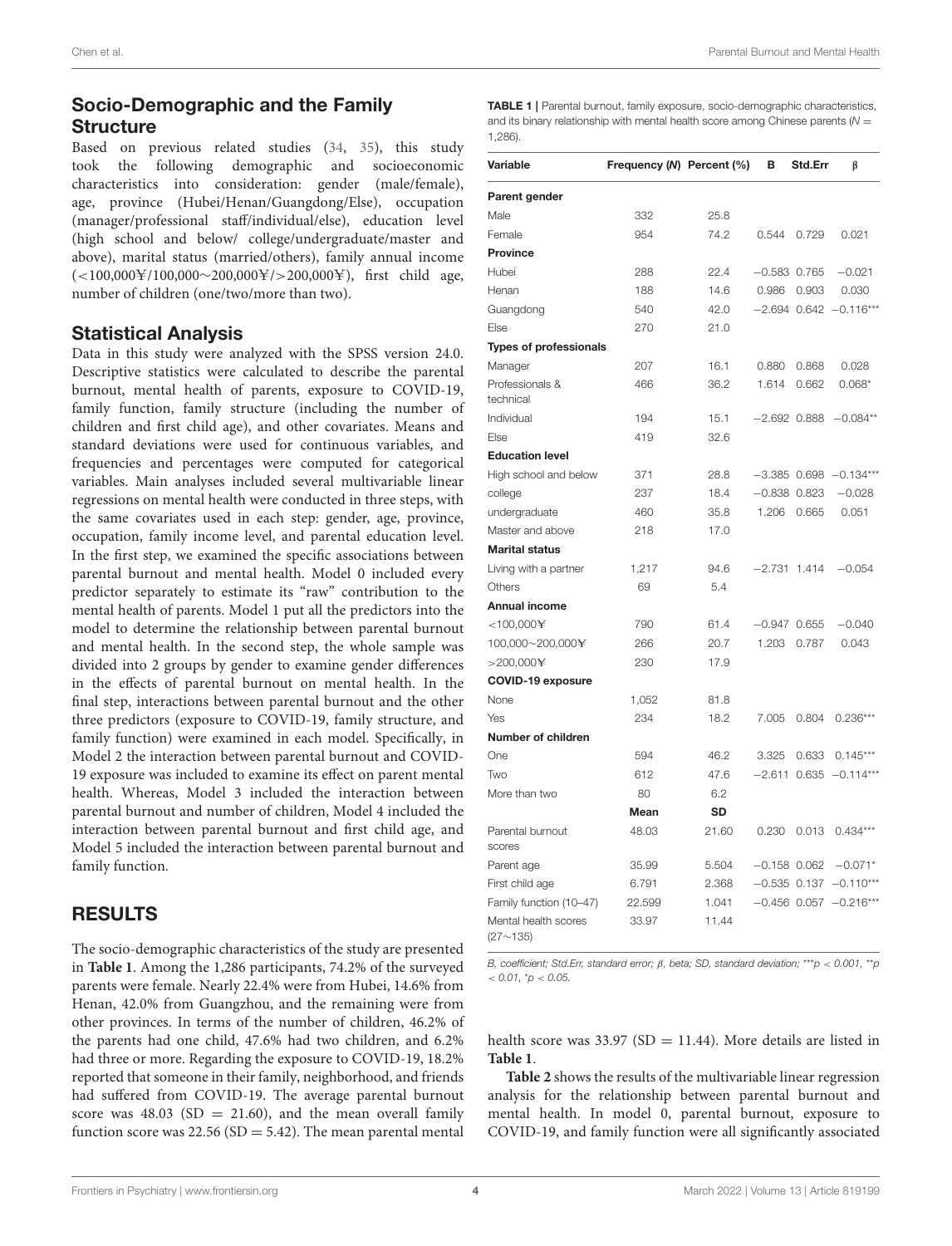<span id="page-5-0"></span>TABLE 2 | Multivariable linear regression analysis for the relationship between parental burnout and mental health score among Chinese parents (*N* = 1,286).

| Variable                         |          | Model 0  |             | Model 1  |          |            |  |  |
|----------------------------------|----------|----------|-------------|----------|----------|------------|--|--|
|                                  | в        | Std.Err. | β           | в        | Std.Err. | β          |  |  |
| Burnout                          | 0.227    | 0.013    | $0.429***$  | 0.220    | 0.015    | $0.414***$ |  |  |
| Exposure                         | 6.143    | 0.830    | $0.207***$  | 5.322    | 0.781    | $0.179***$ |  |  |
| Number of children (ref: $> 2$ ) |          |          |             |          |          |            |  |  |
| One child                        | 3.353    | 1.372    | $0.146*$    | 3.202    | 1.246    | $0.138*$   |  |  |
| Two children                     | 0.947    | 1.345    | 0.041       | 1.658    | 1.212    | 0.072      |  |  |
| First child age                  | $-0.303$ | 0.146    | $-0.062*$   | $-0.364$ | 0.130    | $-0.075**$ |  |  |
| Family function                  | $-0.484$ | 0.057    | $-0.229***$ | $-0.090$ | 0.059    | $-0.043*$  |  |  |

B, coefficient; Std.Err, standard error; B, beta; \*  $p < 0.05$ , \*\*  $p < 0.01$ , \*\*  $p < 0.001$ ; Control variables: Gender, age, province, occupation, marital status, family income level.

<span id="page-5-1"></span>TABLE 3 | Multivariable linear regression analysis for the relationship between parental burnout and mental health score among Chinese parents by gender.

| Variable                        |          | <b>Male</b> |            | Female   |          |            |  |  |
|---------------------------------|----------|-------------|------------|----------|----------|------------|--|--|
|                                 | В        | Std.Err.    | β          | в        | Std.Err. | β          |  |  |
| Parental Burnout                | 0.192    | 0.032       | $0.329***$ | 0.233    | 0.017    | $0.453***$ |  |  |
| COVID1-9 Exposure               | 7.823    | 1.639       | $0.246***$ | 4.427    | 0.890    | $0.152***$ |  |  |
| Number of children (ref: $>2$ ) |          |             |            |          |          |            |  |  |
| One child                       | 3.269    | 3.134       | 0.130      | 3.288    | 1.347    | $0.147*$   |  |  |
| Two children                    | 1.817    | 3.115       | 0.072      | 1.473    | 1.307    | 0.066      |  |  |
| First child age                 | $-0.470$ | 0.280       | $-0.090$   | $-0.364$ | 0.147    | $-0.077*$  |  |  |
| Family function                 | $-0.210$ | 0.126       | $-0.090$   | $-0.033$ | 0.067    | $-0.016*$  |  |  |

*B, coefficient; Std.Err, standard error; ß, beta;* \**p* < *0.05,* \*\*\**p* < *0.001; Control variables: Gender, age, province, job, marital status, annual income.*

<span id="page-5-2"></span>TABLE 4 | Multiple linear regressions for interaction effects of family exposure, demographic factors, and family function predicting parents' mental health.

|                                     | Model 2  |          |             | Model 3  |          | Model 4     |          |          | Model 5     |          |          |             |
|-------------------------------------|----------|----------|-------------|----------|----------|-------------|----------|----------|-------------|----------|----------|-------------|
|                                     | в        | Std.Err. | β           | в        | Std.Err. | β           | в        | Std.Err. | β           | в        | Std.Err. | β           |
| Parental Burnout                    | 0.210    | 0.014    | $0.395***$  | 0.219    | 0.015    | $0.411***$  | 0.222    | 0.015    | $0.418***$  | 0.207    | 0.016    | $0.389***$  |
| COVID-19 Exposure                   | 4.938    | 0.748    | $0.166***$  | 5.409    | 0.771    | $0.181***$  | 5.297    | 0.772    | $0.178***$  | 5.274    | 0.777    | $0.177***$  |
| Number of children                  | $-1.695$ | 0.488    | $-0.089***$ | $-1.489$ | 0.504    | $-0.078***$ | $-1.554$ | 0.505    | $-0.081***$ | $-1.551$ | 0.508    | $-0.081***$ |
| First child age                     | $-0.369$ | 0.124    | $-0.076***$ | $-0.348$ | 0.128    | $-0.072***$ | $-0.342$ | 0.128    | $-0.070***$ | $-0.373$ | 0.129    | $-0.077***$ |
| Family function                     | $-0.082$ | 0.057    | $-0.039$    | $-0.095$ | 0.058    | $-0.045$    | $-0.094$ | 0.059    | $-0.044$    | $-0.109$ | 0.060    | $-0.051$    |
| Parental Burnout*COVID-19 exposure  | 2.561    | 0.253    | $0.240***$  |          |          |             |          |          |             |          |          |             |
| Parental Burnout*number of children |          |          |             | $-1.257$ | 0.267    | $-0.114***$ |          |          |             |          |          |             |
| Parental Burnout*first child age    |          |          |             |          |          |             | $-1.116$ | 0.276    | $-0.099***$ |          |          |             |
| Parental Burnout*family function    |          |          |             |          |          |             |          |          |             | $-0.574$ | 0.293    | $-0.053*$   |

*B, coefficient; Std.Err, standard error; ß, beta;* \**p* < *0.05,* \*\*\**p* < *0.001; Control variables: Gender, age, province, job, marital status, annual income.*

with mental health. In model 1, the family function became marginal significant to parents' mental health. Parents with younger children (β = −0.075,  $P$  < 0.01) have more mental health symptoms than their counterparts. Compared to parents with more children, parents with one child ( $\beta$  = 0.138, P < 0.05) have more mental health problems. Details can be found in **[Table 2](#page-5-0)**.

**[Table 3](#page-5-1)** displays gender differences in the relationship between parental burnout and mental health. Parental burnout (Male: β  $= 0.329, P < 0.001$ ; Female: β = 0.453, P < 0.001) and epidemic

exposure (Male: β = 0.246, P < 0.001; Female: β = 0.152, P < 0.001) are significantly associated with mental health for both males and females.

**[Table 4](#page-5-2)** reveals the relationships between four interactions and mental health (model 2–5). Participants who reported greater exposure to the COVID-19 and higher parental burnout showed elevated levels of mental health symptoms, while those who experienced higher parental burnout and parenting younger showed less mental health symptoms. Parents with more children and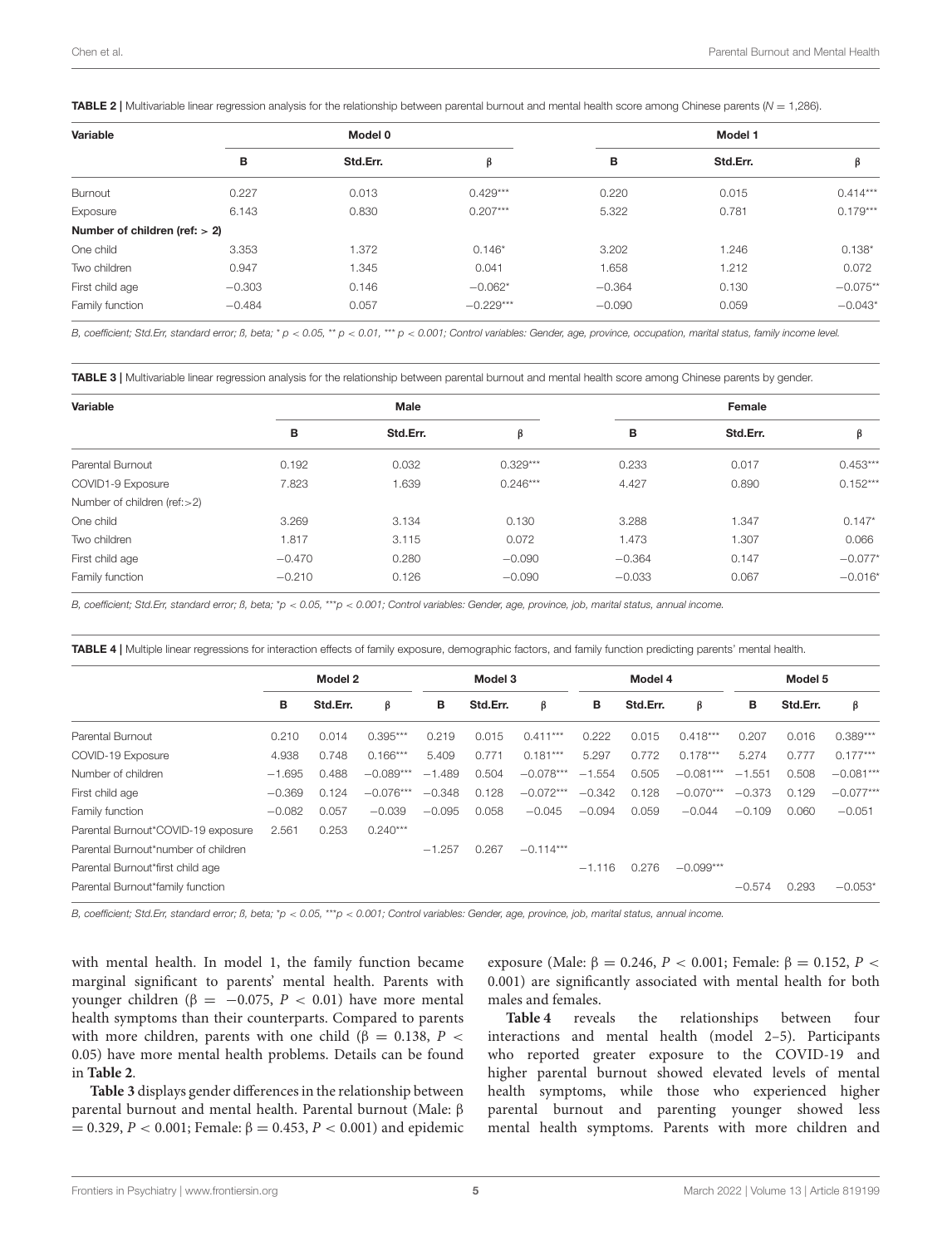high family function would decrease the likelihood of developing mental health symptoms among parents with burnout symptoms.

#### **DISCUSSION**

This study examined the relationship between burnout and mental health among Chinese parents during the COVID-19 pandemic. In this relationship, we further tested the moderating role of exposure to the COVID-19, family structure, and family function. Our findings suggested that experiencing burnout, having greater exposure to the pandemic were related to worse mental health symptoms among parents. Mothers with one child or young children had worse mental health symptoms. Besides, the relationship between burnout and mental health among parents was significantly moderated by the level of epidemic exposure, the family structure, and the wellbeing of family function. Greater exposure to the pandemic enhanced the relationship between burnout and more mental health symptoms. On the contrary, parents with older-aged and/or more than one kid, and/or reported healthy family function are less likely to develop mental health symptoms despite burnout.

Firstly, burnout is significantly associated with mental health among parents, which is in line with previous studies [\(10,](#page-7-9) [36\)](#page-8-24). These studies have indicated a high level of stress and low mental wellbeing among parents who experienced parental burnout caused by prolonged exhaustion from parenting tasks [\(6,](#page-7-5) [36\)](#page-8-24). According to the transactional model of stress, a sense of burnout among parents might evolve into one specific chronic stress [\(37\)](#page-8-25), while overburden pressure could lead to poor psychological adjustments and more mental health problems [\(38\)](#page-8-26). Meanwhile, the Job Demand-Resources (JD-R) model [\(39\)](#page-8-27) posits that job burnout occurs when job demands are high and job resources are limited. Alike, parental burnout develops when more parenting needs are not compensated by enough resources [\(40\)](#page-8-28). Poor access to parental resources might cause frustration and disengagement among parents, and result in exhaustion and other mental health impairments potentially [\(6\)](#page-7-5). Moreover, in Chinese society, families generally outsource care resorting to after-school training institutions and grandparents that can help with the education and caring of their children. However, during the lockdown, all these external supports were limited and parents had to run childcare tasks and newly acquired family issues themselves, which made them exhausted from parenting tasks and reduced their mental health [\(28\)](#page-8-16). Taken together, burnout among parents could be either a factor of acute mental health disorders during the pandemic or a signal of long-term mental health problems after the trauma. We urge that more attention should be paid to burnout symptoms among parents in China.

Secondly, the correlations between parental burnout and mental health are significant in both father and mother groups. In agreement with previous studies [\(20,](#page-8-8) [41\)](#page-8-29), we found that mothers were more vulnerable to mental distress than fathers owing to parenting issues, which reflects that female takes most of the home care responsibilities in China. In addition, these results are in line with other studies that highlight COVID-19 could bring additional gender burdens, with women experiencing increased vulnerability and low psychological wellbeing [\(42,](#page-8-30) [43\)](#page-8-31). Thus, we propose that more services in mental health protection should be delivered to females in a household context.

Besides, this study reveals that having a younger and only one child was associated with an elevated level of mental health symptoms among mothers, yet healthier family function played an inverse connection. It is obvious that younger kids compared with their older counterparts need more intensive family care, and produce greater parenting stress among parents [\(25\)](#page-8-13). However, it is counterintuitive that parents with only one child are with more mental health problems than those parenting more kids. Possibly, parents in China still hold a traditional belief that "more children indicate more happiness," thus a greater number of kids in their family are helping to shape a sense of happiness and resilience [\(44\)](#page-8-32). In Guangdong province, in particular, the number of kids often indicates the level of life satisfaction under the local "Zongci" culture. Parents could obtain more emotional support from their children in multichildren family [\(45\)](#page-8-33). When it comes to a family function, an existing study found that an unhealthy family function may lead to marital conflicts and eventually to depression among family members [\(46\)](#page-8-34). A healthy family function, on the contrary, would work with a sense of life satisfaction and hopefulness, and serve to protect mental health [\(47\)](#page-8-35).

Thirdly, this study suggests that the relationship between burnout and mental health was significantly moderated by epidemic exposure, family structure, and family function. Previous studies also showed a high level of traumatic exposure forced parents into a more frightened and fragile condition, which lowers their threshold of burdening the burnout sensation [\(14,](#page-8-2) [15\)](#page-8-3). On the other hand, burnout, as a sense of exhaustion or a result of long-term stress, makes parents more vulnerable to the following negative life events and exacerbates their capabilities to cope with the potential negative affections. Meanwhile, family structure with more and older children reduced the risk of mental health problems among parents with burnout. A possible explanation is that children being older-aged and with a sibling(s) are more probable to care for others, and more likely to provide social support inversely to the parents once burnout emotions existed [\(25,](#page-8-13) [48\)](#page-8-36). Thus, this study proposes that reducing the level of traumatic exposure and/or giving voice to a healthy family function might be the interesting starting point in mental health protection among parents in China.

### LIMITATIONS AND STRENGTHS

Several limitations of this study should be acknowledged. First, apart from the covariates mentioned in this study, there are yet many other factors such as living arrangements that have not been controlled in this study. In addition, the measure of COVID-19 exposure is not detailed and important information (e.g., severity and duration of symptoms) are overlooked. Moreover, gender differences are addressed but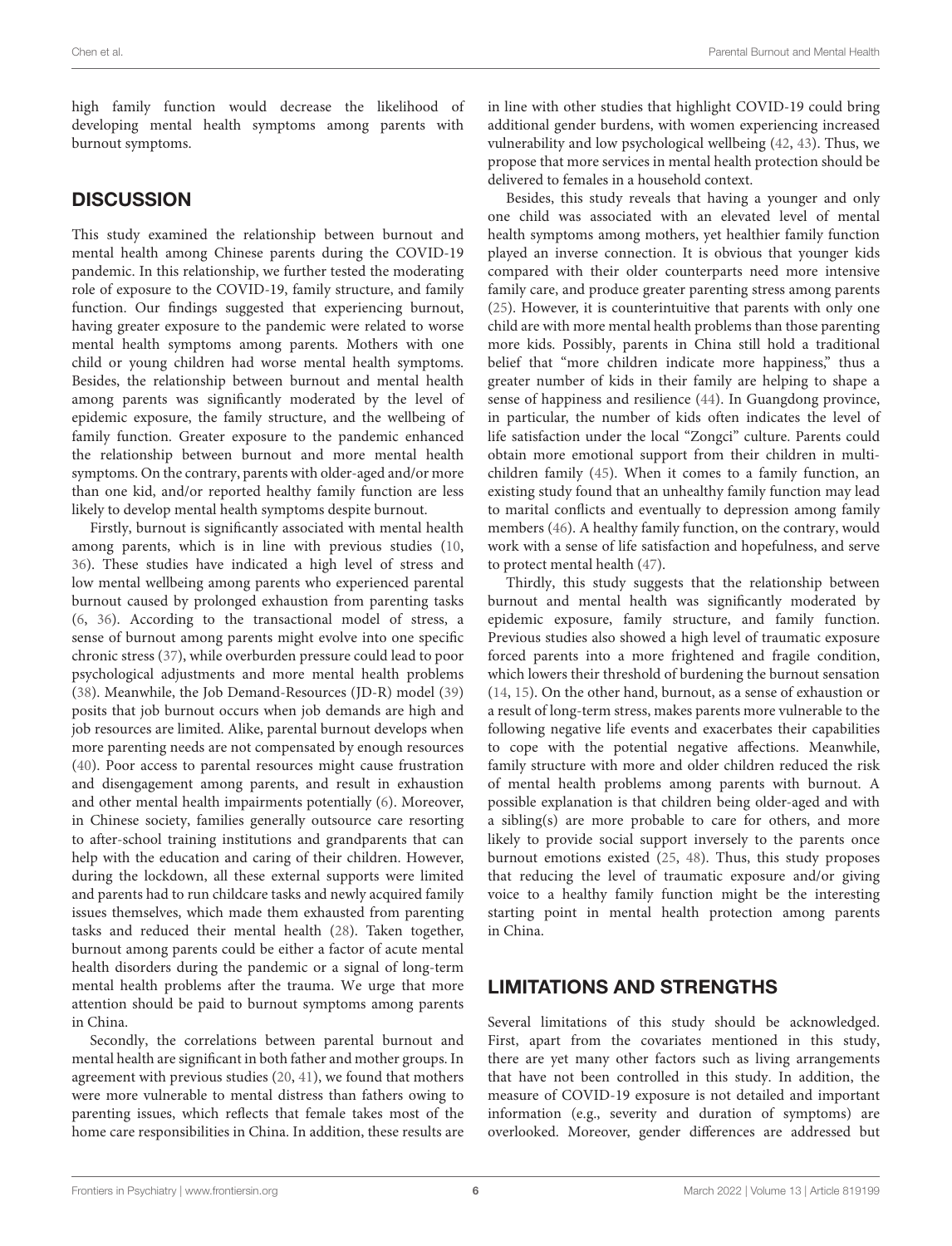parents in the study were not couples and dyadic processes (coparenting, coping, division of labor, the degree of caregiving involvement) are not addressed. Second, the parents of children with special needs (e.g., developmental disabilities or serious physical illnesses) were excluded in our study, whose mental health might be worse due to a higher level of parental burden. The samples including parents of children with developmental disabilities or physical illnesses are expected in future research to examine the child-related predictors on parents' mental health. Third, the sampling methods used in our study were not based on a random selection, which might constrain the generalizability of our findings. Finally, with the cross-sectional design of the current research, it is hard to ensure the direction of causal relationships among the major variables tested in the model, though the theoretical framework has provided full support for these hypotheses. Longitudinal data are expected in future research to help clarify the relationship patterns.

Despite these limitations, there are several implications for practitioners that can support the parents during the COVID-19 difficulties. First of all, urgent consideration should be given to how additional support can be provided to Chinese parents experiencing burnout during the COVID-19 pandemic context. Applicable and proactive interventions, and family education programs, for example, can be proposed. Meanwhile, given the direct and moderating effect of family function in mental health inflammation, community service to help to facilitate better family communications and increase life satisfaction should be encouraged. Last but not the least, it is vital to identify what advice and support could help parents most according to their different situations during the COVID-19 lockdown. In detail, for those women who have only one child or parenting younger children, more effective strategies to prevent burnout and more support of childcare may effectively reduce mother's parenting stress and therefore be beneficial to their mental health.

### **CONCLUSION**

This study indicates that burnout symptoms are significantly associated with worse mental health among parents in China.

### **REFERENCES**

- <span id="page-7-0"></span>1. Sohrabi C, Alsafi Z, O'Neill N, Khan M, Kerwan A, Al-Jabir A, et al. World health organization declares global emergency: a review of the 2019 novel coronavirus (COVID-19). Int J Surg. [\(2020\) 76:71–6. doi: 10.1016/j.ijsu.2020.](https://doi.org/10.1016/j.ijsu.2020.02.034) 02.034
- <span id="page-7-1"></span>2. Qiu J, Shen B, Zhao M, Wang Z, Xie B, Xu Y. A nationwide survey of psychological distress among Chinese people in the COVID-19 epidemic: Implications and policy recommendations. Gen Psychiatry[. \(2020\) 33:e100213. doi: 10.1136/gpsych-20](https://doi.org/10.1136/gpsych-2020-100213) 20-100213
- <span id="page-7-2"></span>3. Pew Research Center. Most Americans Say Coronavirus Outbreak Has Impacted Their Lives. Pew Research Center (2020).
- <span id="page-7-3"></span>4. Lades LK, Laffan K, Daly M, Delaney L. Daily emotional well-being during the COVID-19 pandemic. Br J Health Psychol. (2020) 25:902– 11. doi: [10.1111/bjhp.12450](https://doi.org/10.1111/bjhp.12450)
- <span id="page-7-4"></span>5. Griffith AK. Parental Burnout and child maltreatment during the COVID-19 pandemic. J Fam Violence. (2020) 5:1–7. doi: [10.1007/s10896-020-00172-2](https://doi.org/10.1007/s10896-020-00172-2)

It also finds out the relationships between parental burnout and mental health differs across gender. Females are more vulnerable to parenting-related pressures than their male counterparts. Besides, exposure to the pandemic, family structure, and family function is found to moderate the association between burnout and mental health among parents. This study urges that community services and target interventions with a healthy family structure and function might be beneficial to improve parent's mental health.

### DATA AVAILABILITY STATEMENT

The original contributions presented in the study are included in the article/supplementary material, further inquiries can be directed to the corresponding authors.

#### ETHICS STATEMENT

The studies involving human participants were reviewed and approved by Peking University. The patients/participants provided their electronic informed consent to participate in this study.

### AUTHOR CONTRIBUTIONS

JG designed the study. MC and YB drafted the manuscript and analyzed the data. MF, NH, FA, MS, XW, CL, and XLF were involved in revising the manuscript. All authors were involved in writing the manuscript and approve of its final version.

### FUNDING

This work was supported by the National Social Science Fund of China (Grant Number: 20VYJ042) to JG.

### ACKNOWLEDGMENTS

The authors wish to thank all those who kindly volunteered to participate in the study.

- <span id="page-7-5"></span>6. Mikolajczak M, Roskam I. A theoretical and clinical framework for parental burnout: the balance between risks and resources (BR2). Front Psychol. (2018) 9:886. doi: [10.3389/fpsyg.2018.00886](https://doi.org/10.3389/fpsyg.2018.00886)
- <span id="page-7-6"></span>7. Pruessner JC, Hellhammer DH, Kirschbaum C. Burnout, perceived stress, and cortisol responses to awakening. Psychosom Med. (1999) 61:197– 204. doi: [10.1097/00006842-199903000-00012](https://doi.org/10.1097/00006842-199903000-00012)
- <span id="page-7-7"></span>8. Aunola K, Sorkkila M, Tolvanen A. Validity of the finnish version of the parental burnout assessment (PBA). Scand J Psychol. (2020) 61:714– 22. doi: [10.1111/sjop.12654](https://doi.org/10.1111/sjop.12654)
- <span id="page-7-8"></span>9. Cheng H, Wang W, Wang S, Li Y, Liu X, Li Y. Validation of a Chinese version of the parental burnout assessment. Front Psychol. (2020) 11:321. doi: [10.3389/fpsyg.2020.00321](https://doi.org/10.3389/fpsyg.2020.00321)
- <span id="page-7-9"></span>10. Mikolajczak M, Gross JJ, Roskam I. Parental burnout: what is it, and why does it matter? Clin Psychol Sci. (2019) 7:1319–29. doi: [10.1177/2167702619858430](https://doi.org/10.1177/2167702619858430)
- <span id="page-7-10"></span>11. Mikolajczak M, Raes ME, Avalosse H, Roskam I. Exhausted parents: sociodemographic, child-related, parent-related, parenting and familyfunctioning correlates of parental burnout. J Child Fam Stud. (2018) 27:602– 14. doi: [10.1007/s10826-017-0892-4](https://doi.org/10.1007/s10826-017-0892-4)